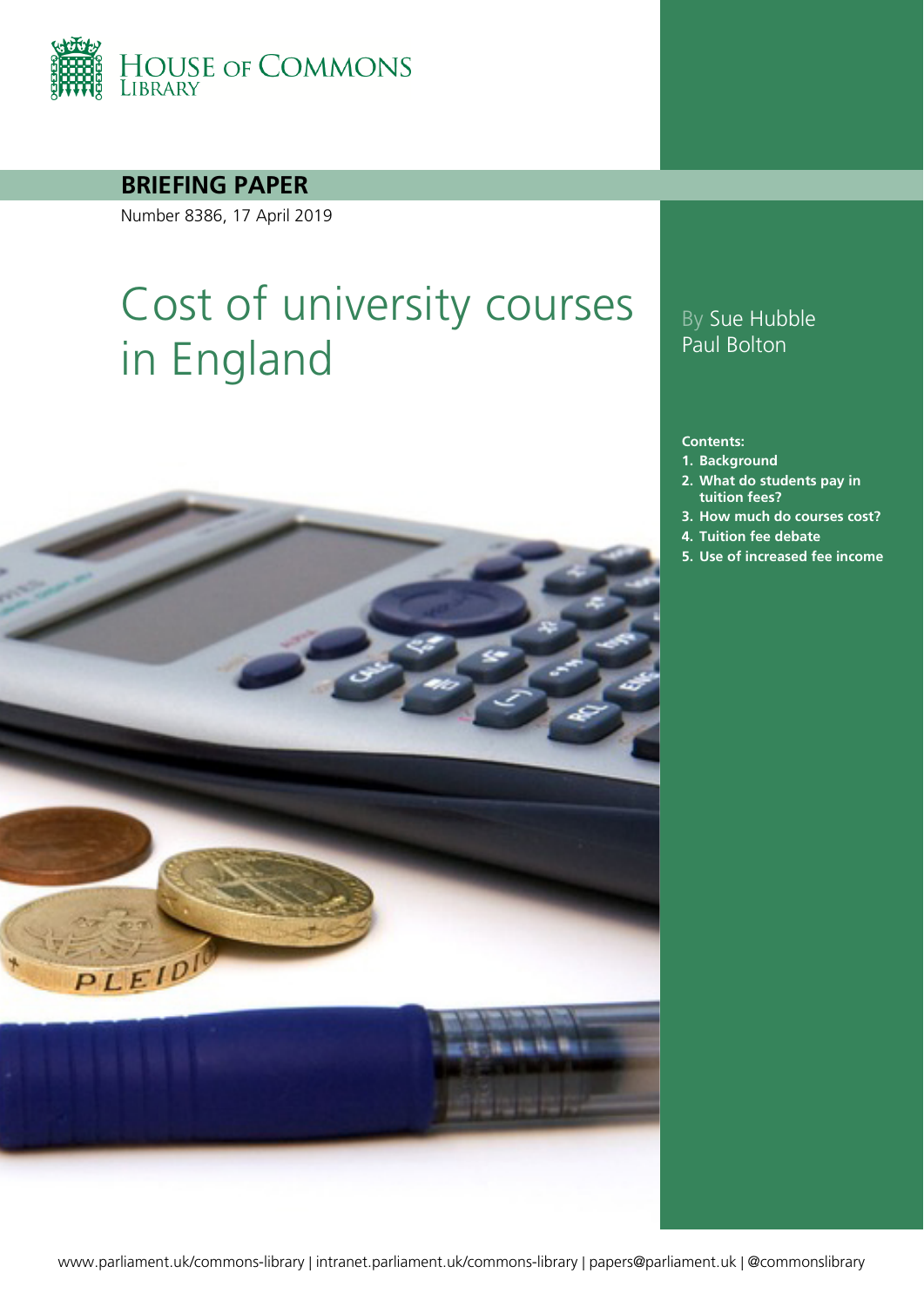## **Contents**

| <b>Summary</b> |                                                                                            | 3              |
|----------------|--------------------------------------------------------------------------------------------|----------------|
| 1.             | <b>Background</b>                                                                          | 4              |
| 2.             | What do students pay in tuition fees?<br>Variation in fee levels<br>2.1 Overall fee income | 6<br>6<br>6    |
|                | Fee income compared to spending on teaching                                                | 6              |
| 3.<br>3.1      | How much do courses cost?<br>Costs to the public sector<br>3.2 Differentiation in fees     | 10<br>11<br>11 |
| 4.<br>4.2      | <b>Tuition fee debate</b><br>4.1 Value for money<br>Higher education market                | 13<br>13<br>13 |
| 5.             | Use of increased fee income                                                                | 15             |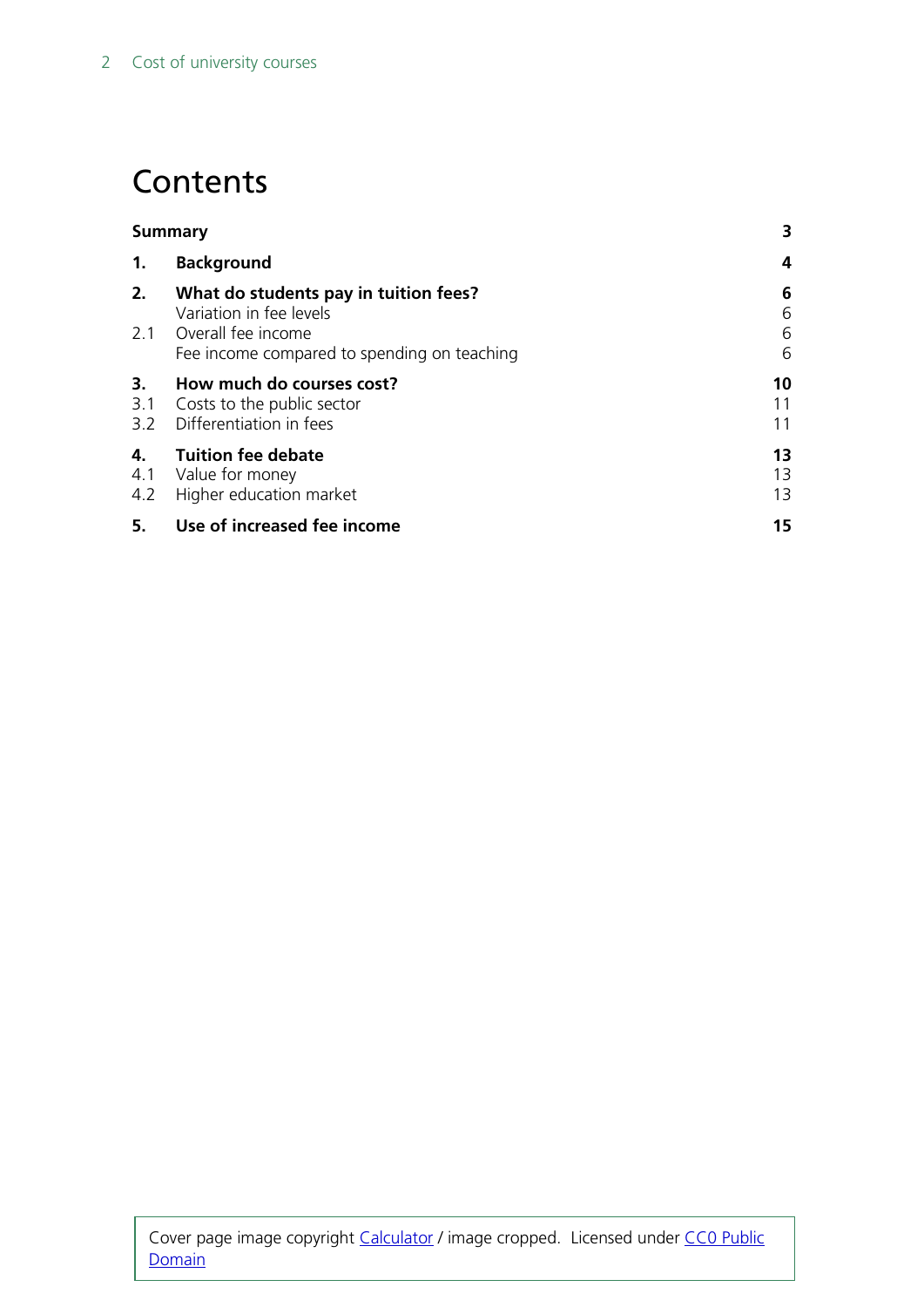## <span id="page-2-0"></span>Summary

- Most full-time undergraduate courses in England have the same tuition fee: £9,250 for home/EU students.
- There is a debate around whether this level is too high and should vary across different types of courses and different universities to more accurately reflect their costs, quality and supply and demand for places.
- With no cap on student numbers there is the potential for competition within the sector, but with nearly all universities charging the maximum fee there is little or no competition by price.
- 2012 changes to higher education finance resulted in additional funding per student when fees and funding council grants are combined. Universities that charged higher fees were also expected to increase expenditure on initiatives to improve access.
- Despite increases in fee income the data collected from the sector shows that universities overall make little or no economic surplus on teaching home/EU students.
- Income from the funding council for 'high cost' subjects is aimed at topping up the basic tuition fee income the universities receive to better reflect the higher costs of some courses.
- Around 40% of students are on 'high cost' courses which attract additional public funding of between £250 and £10,100.
- The 'model' used to reflect this is based on analysis of 2012-13 costs. The funding available for these variations in costs is limited: £680 million out of combined fee and funding council income for (home/EU student) teaching of just over £11 billion.

This paper analyses how higher education courses set their tuition fee levels and discusses the cost of provision of courses. It looks into how courses are funded and how tuition fee funding is spent. Readers may also be interested in the related Library briefing papers:

[Review of Post-18 Education and Funding](https://researchbriefings.parliament.uk/ResearchBriefing/Summary/CBP-8239) [Higher education tuition fees in England](https://researchbriefings.parliament.uk/ResearchBriefing/Summary/CBP-8151) [Higher education funding in England](https://researchbriefings.parliament.uk/ResearchBriefing/Summary/CBP-7973) [Tuition fee statistics](https://researchbriefings.parliament.uk/ResearchBriefing/Summary/SN00917) [Higher education finance statistics](https://researchbriefings.parliament.uk/ResearchBriefing/Summary/SN05440)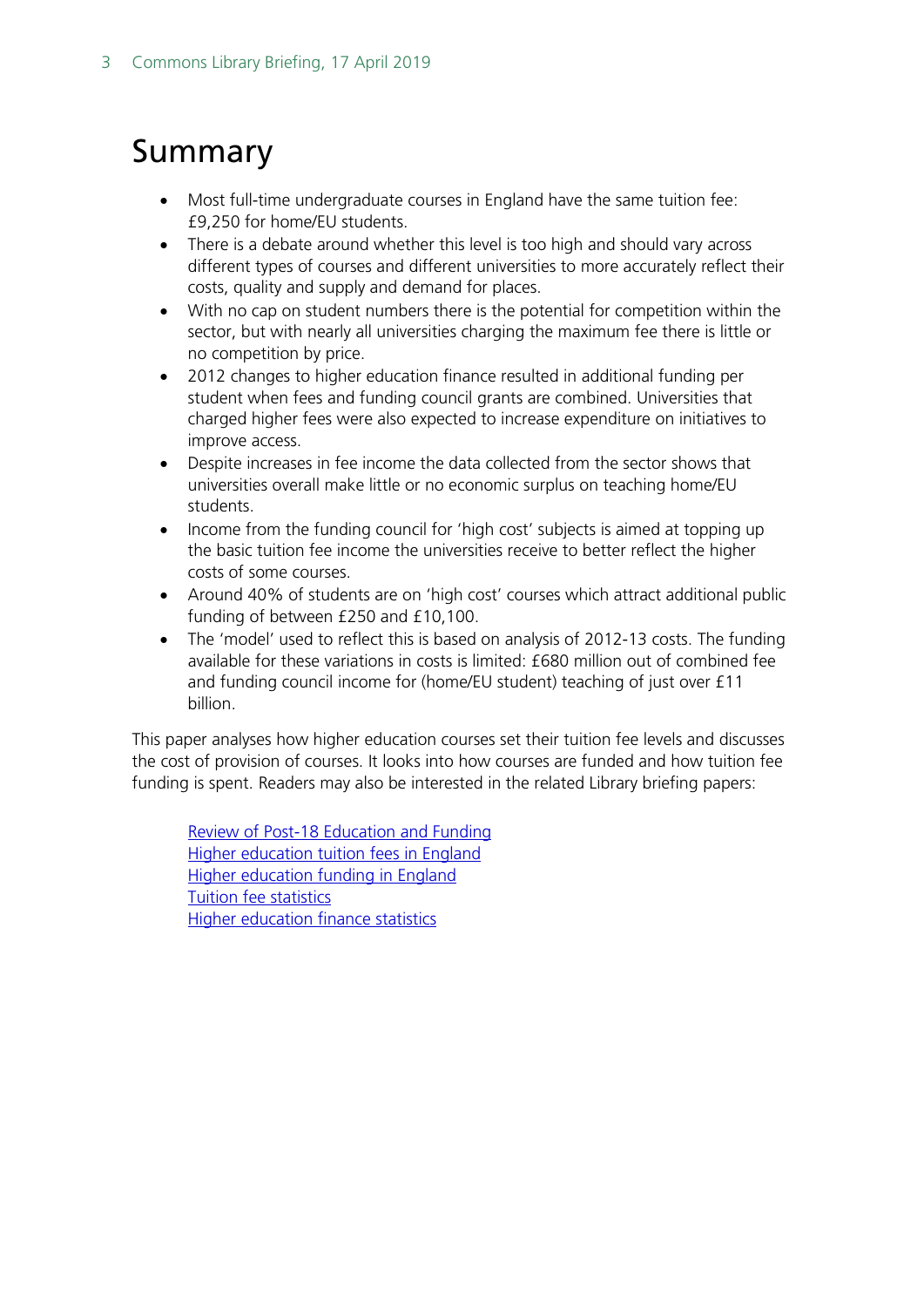## <span id="page-3-0"></span>1. Background

In 2012 the Government brought in major reforms to the way higher education institutions in England were funded to make the higher education system more sustainable. Regulations were introduced to allow higher education institutions (HEIs) to charge tuition fees of up to £9,000 per year and at the same time the Government reduced the grant funding that it paid to higher education institutions for teaching by 40%. From that point onwards the cost of teaching most classroom – based subjects has been met by tuition fee funding with Government funding only being provided for high cost subjects.

Following this in 2016 HEIs with awards in the Teaching and Excellence Framework were permitted to further raise their fees to £9,250 per year in 2017/18.

In October 2017 following increasing concern about levels of student debt and rising tuition fees the Prime Minister announced that tuition fees would be capped at £9,250 per year in 2018/19. This cap has been maintained for 2019/20. [1](#page-3-1) The history of tuition fee rises is discussed in more detail in library briefing, [Higher education tuition fees in England,](http://researchbriefings.files.parliament.uk/documents/CBP-8151/CBP-8151.pdf) 25 June 2018.

The high level of tuition fees in England have led to much debate about the value for money of higher education and how tuition fee funding is spent. The issue of the cost of course provision has also been raised.

In 2017 the Government announced that it would carry out a review of post-18 education funding. A large aspect of this review will be an analysis of the cost and benefit of higher education and value for money in the provision of higher education.

At the launch of the review the Prime Minister expressed disappointment at the lack of a competitive higher education market, with no variable tuition fees according to cost, quality and length of courses[:2](#page-3-2)

…The competitive market between universities which the system of variable tuition fees envisaged has simply not emerged.

All but a handful of universities charge the maximum possible fees for undergraduate courses.

Three-year courses remain the norm.

And the level of fees charged do not relate to the cost or quality of the course. We now have one of the most expensive systems of university tuition in the world.

[…]

The review will now look at the whole question of how students and graduates contribute to the cost of their studies including the level, terms and duration of their contribution.

<span id="page-3-1"></span> <sup>1</sup> Library briefing, *Prime Minister's announcement on changes to student funding*, 2 October 2017 discussed this.<br>2 Gov.UK ["PM: The right education for everyone"](https://www.gov.uk/government/speeches/pm-the-right-education-for-everyone), 19 February 2018

<span id="page-3-2"></span>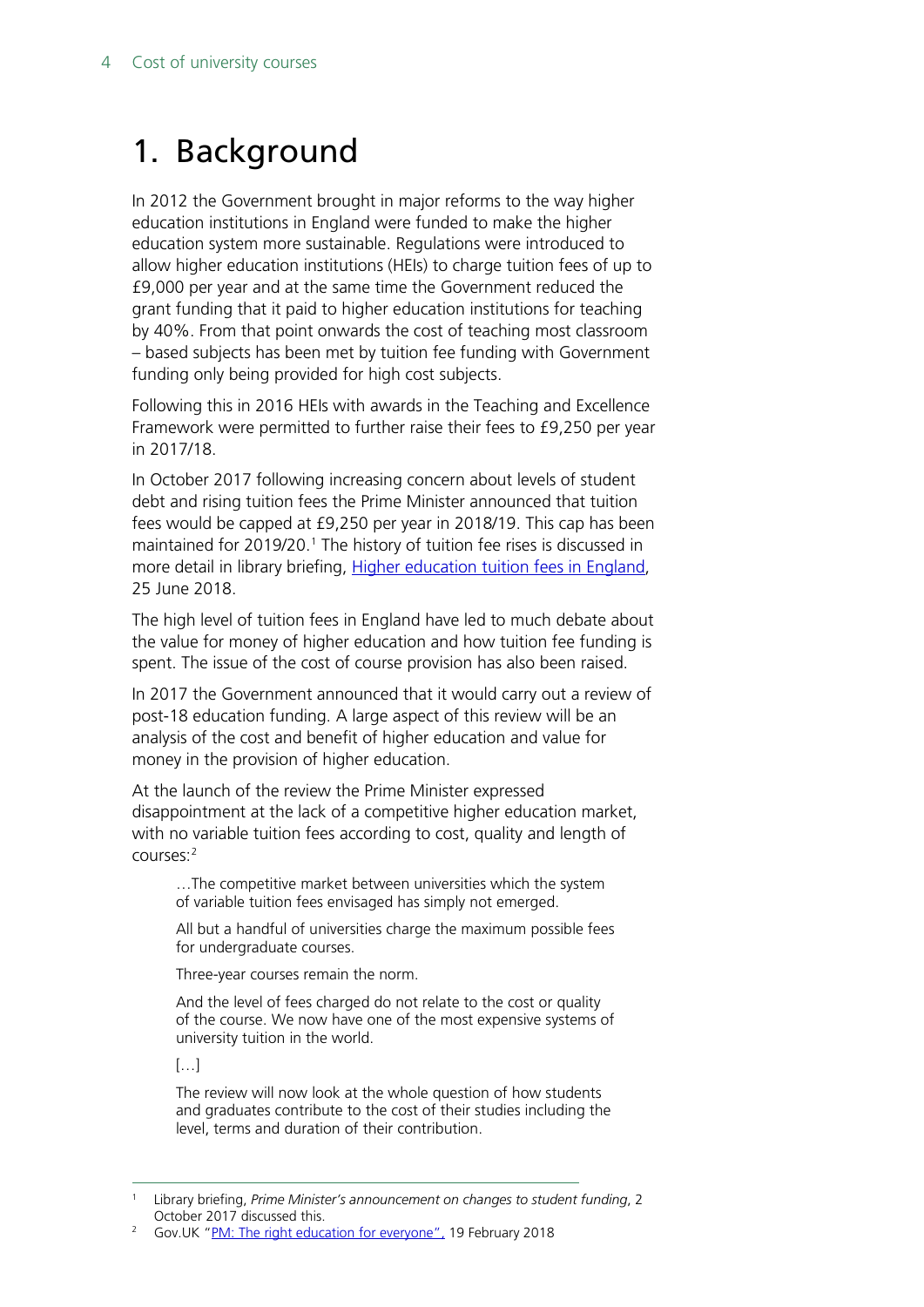#### 5 Commons Library Briefing, 17 April 2019

Our goal is a funding system which provides value for money for graduates and taxpayers, so the principle that students as well as taxpayers should contribute to the cost of their studies is an important one.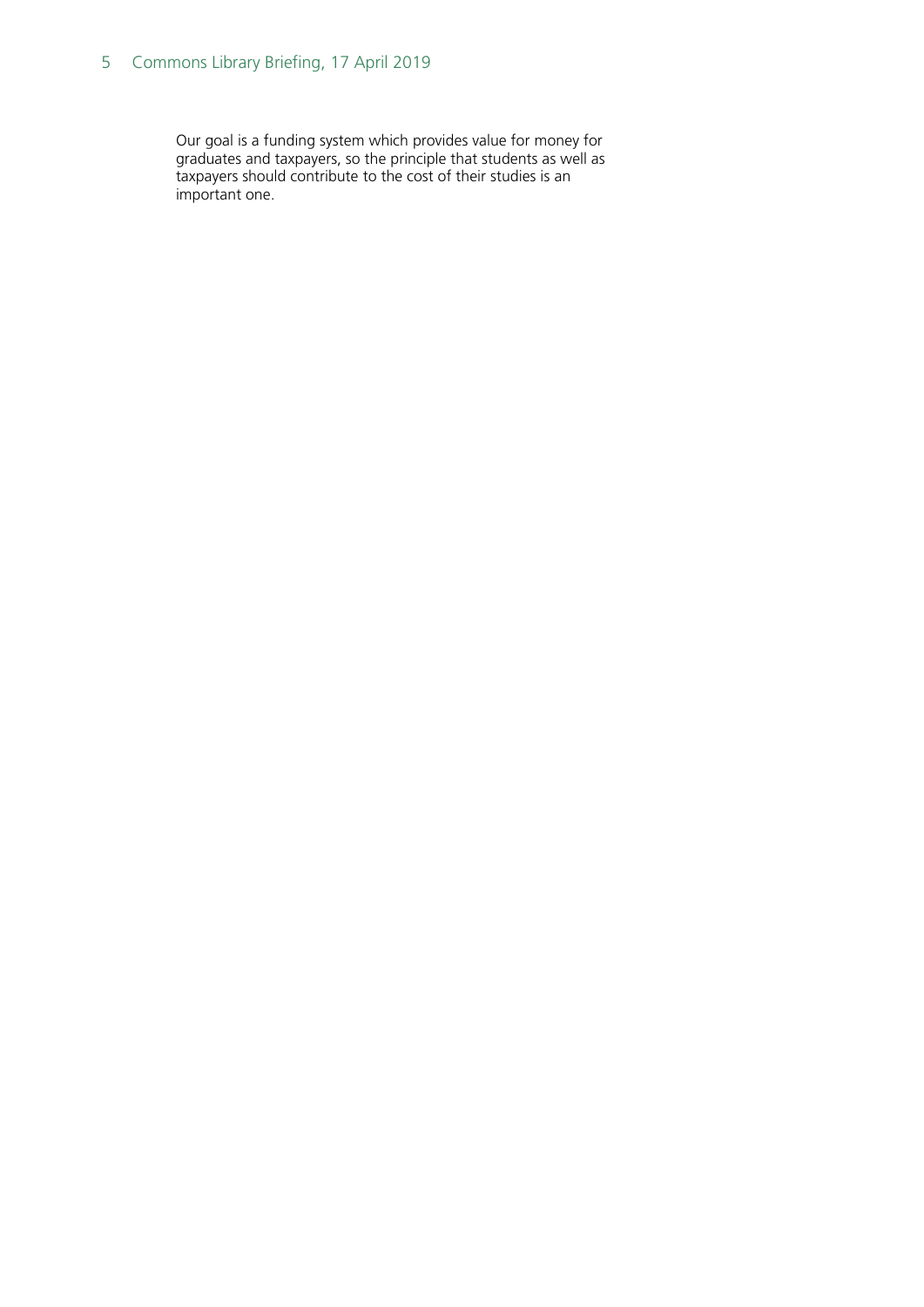## <span id="page-5-0"></span>2. What do students pay in tuition fees?

### <span id="page-5-1"></span>Variation in fee levels

In 2018/19 122 of 124 higher education institutions (HEIs) in England planned to charge home/EU the maximum fee of £9,250 for one or more of their full-time undergraduate courses. 22 expected to charge the maximum for all courses. The estimated average fee across the sector is £9,124;<sup>[3](#page-5-4)</sup> and there is very little variation in fees charges for courses either by institution or by subject.

### <span id="page-5-2"></span>2.1 Overall fee income

Overall income from home/EU undergraduates for universities across the UK was £11.0 billion in 2017/18. This was 28.8% of income from all sources and has increased rapidly since the 2012 reforms.<sup>[4](#page-5-5)</sup> This increase has broadly mirrored the fall in grants from the funding councils for teaching as shown below:



### <span id="page-5-3"></span>Fee income compared to spending on teaching

The funding council in England publishes an annual comparison of costs and income of different university activities. This is known as Transparent Approach to Costing or TRAC. In 2016-17 the TRAC returns showed the following: [5](#page-5-6) [6](#page-5-7)

- Total income from all sources was £31.3 billion compared to total expenditure of £29.4 billion; an operating surplus of £2.0 billion or 6.7%.
- The 'target surplus for sustainable operations'<sup>[7](#page-5-8)</sup> value of £3.0 billion is then added to the expenditure figure to get the 'full economic costs' of

<span id="page-5-8"></span><span id="page-5-7"></span><sup>6</sup> *[Annual TRAC 2016-17: Sector analysis](https://www.officeforstudents.org.uk/publications/annual-trac-2016-17-sector-analysis/)*, Office for Students, 12 July 2018

All but two universities in England plan to charge the maximum fee of £9,250 in 2018/19 for one or more courses

<span id="page-5-4"></span><sup>&</sup>lt;sup>3</sup> Offa, <u>Access agreement 2018-19: key statistics and analysis (revised)</u><br><sup>4</sup> HE Finance *Nus* HESA

<span id="page-5-5"></span><sup>&</sup>lt;sup>4</sup> *HE Finance Plus*, HESA

<span id="page-5-6"></span><sup>5</sup> Data for English universities and two Northern Ireland institutions. Excludes Research and Development Expenditure Credit.

Defined as 'earnings before interest, tax, depreciation and amortisation' adjusted as defined in the TRAC guidance requirements to provide the 'margin for sustainability and investment'.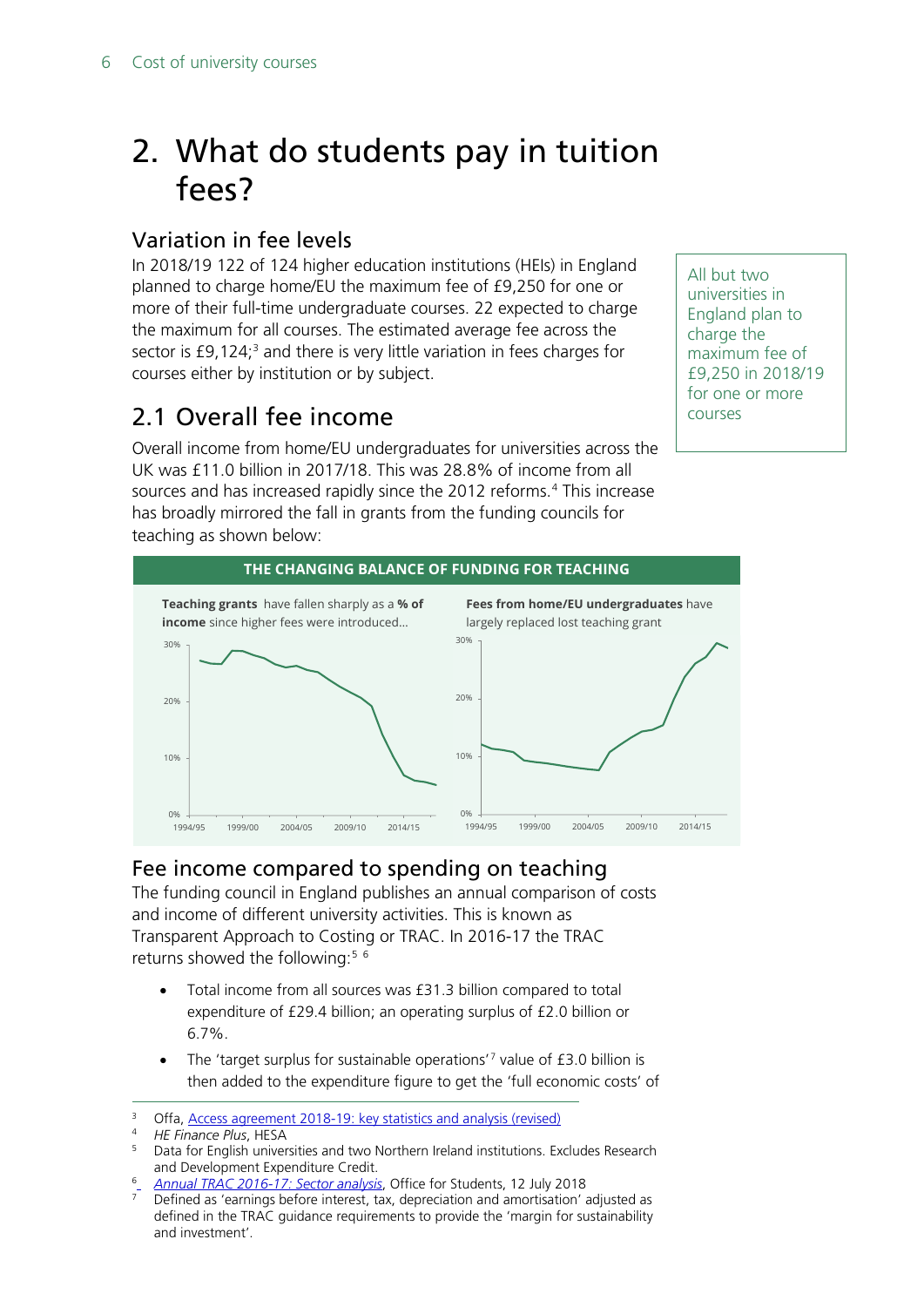£32.4 billion. This was £1.0 billion (3.3%) *higher* than income. When there is a deficit of this kind it is known as the 'sustainability gap'.

- Income from publicly funded teaching covered 99.9% of its full economic costs
- Income from non-publicly funded teaching (mainly overseas students) was £1.2 billion (27%) above its full economic costs
- Income from research was £3.4 billion (42%) less than the full economic costs of research
- Other activities generated a surplus of £1.2 billion or 19% above full economic costs

According to this analysis there was **no surplus on publicly-funded teaching**, in other words the combined value of home-EU fees and funding council grants was no more than the full economic costs of this teaching. This gives little or no scope, at an aggregate level, to use tuition fee income for other purposes –so-called cross subsidisation. However, the aggregate total includes different subjects, levels and modes of courses, so it does not rule out the *possibility* of crosssubsidisation within this category. This could be across different subjects or between undergraduate and postgraduate levels.

There was a **surplus on overseas teaching** and 'other' activities, but this was not enough to cover the **deficit on research spending**.

Changes to how TRAC figures are compiled from 2015-16 mean that direct comparisons with data from before this time are not possible. The 2015-16 data showed a smaller overall sustainability gap of 0.4%, but this was in part due to the use of a smaller sustainability adjustment (£2.3 billion rather than £3.0 billion) as well as a 7% increase in costs

Data from earlier years shows an **increase in the surplus on teaching after 2012**. Publicly funded teaching was 0.9% above full-economic costs in 2011-12, 0.7% higher in 2012-13, 2.1% higher in 2013-14 and 2.6% higher in 2014-15. Between 2011-12 and 2014-15 costs connected with publicly funded teaching increased by 12% and income by  $14\%$ .<sup>[8](#page-6-0)</sup>

The 2016-17 data are also broken down by 'peer group'. These are groups of universities broadly arranged by the proportion of income they received from research. Peer groups go from A which has the highest share of research income to group E which has the lowest and F which are specialist music/art institutions. The analysis by peer group showed on average:<sup>[9](#page-6-1)</sup>

- Income from publicly funded teaching was above full economic costs (by 0.3-2.2%) in groups A-D. Those in group E had a deficit of 3.5%.
- The surplus on other teaching was much more varied from 60% in the most 'research intensive' (group A) down to 5-7% in groups D and E.

#### In 2016-17

universities made **no economic surplus on home/EU student fees**. They did make a surplus on overseas students and had a large deficit on research.

No group of universities (organised by 'research intensity') made a surplus on home/EU fees of more than 2.5%

 <sup>8</sup> *TRAC income and costs by activity*, various years, HEFCE

<span id="page-6-1"></span><span id="page-6-0"></span><sup>9</sup> *[Annual TRAC data 2016-17: analysis by TRAC peer group](https://www.officeforstudents.org.uk/data-and-analysis/trac-data-2016-17/published-data/)*, Office for Students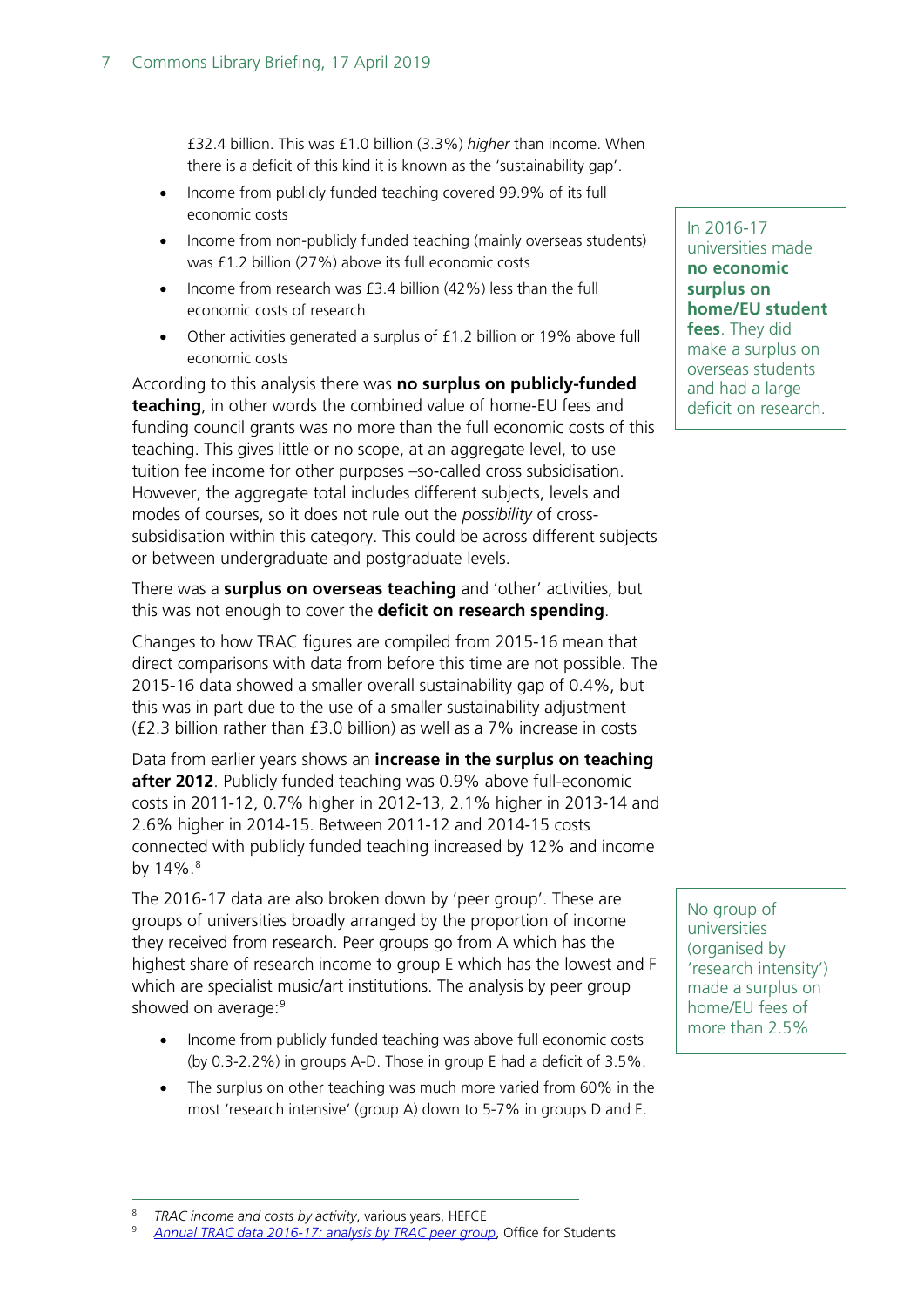#### 8 Cost of university courses

• Only institutions in group A covered the full economic cost of (all) activities with a surplus of 0.2%. The other groups had a deficit from 5% in group B up to almost 9% in group D.

The TRAC data referred to above was discussed in an article in the *Times Higher Education*, ["Only most research-intensive UK universities](https://www.timeshighereducation.com/news/only-most-research-intensive-uk-universities-cover-full-costs)  [cover full costs"](https://www.timeshighereducation.com/news/only-most-research-intensive-uk-universities-cover-full-costs), 2 August 2018:

According to the [OfS] analysis, peer group "A" – which contains most members of the Russell Group but also some other researchintensive institutions – made a surplus of more than 60 per cent on average from non-publicly funded teaching, which mainly covers overseas students, compared with the full economic costs.

Such universities also did not lose as much money from research – which a sector-wide analysis published a few weeks ago showed was underfunded to the tune of almost £4 billion in 2016-17 – as others.

For instance, the average university in peer group A recovered 77 per cent of its full economic research costs.

However, universities in other peer groups tended to recover less of their research costs. In groups D and E – mainly made up of modern teaching-focused institutions – the average recovery of research costs falls below 40 per cent.

The data also indicate that universities in peer group A tended to make massive surpluses on "other" activity classed as "noncommercial" – which includes money from donations and endowments. In 2016-17, the average peer group A university made a surplus in this area more than 13 times higher than its costs.

Meanwhile, the analysis shows that for publicly funded teaching – primarily covering UK and other European Union students who can take on government loans – most peer groups in effect break even.

Taking all activity together, the OfS data suggest that, on average, only universities in peer group A manage to recover all their full economic costs.

#### **Cross subsidisation**

The Office for Students has also looked at the question of cross subsidisation (income cross flows). This looked at the extent and impact of these, both between different income streams (regulated fee income, research, non-publicly funded teaching etc.) and between subjects within teaching. It did not publish a detailed breakdown of income cross flows by subject.

The authors concluded that **income cross flows are common in higher education**. They are also necessary to support some activities, particularly research, and some subjects (including STEM), they help with medium term planning and provide public benefits to wider society. Their key findings were:<sup>[10](#page-7-0)</sup>

<span id="page-7-0"></span>• In delivering their mission and strategic aims, institutions develop a portfolio of activities and then pool the resources that these generate, rather than ring fencing income to the activity that generated it.

It is common for universities to support one activity with income from another. This cross subsidisation also happens between subjects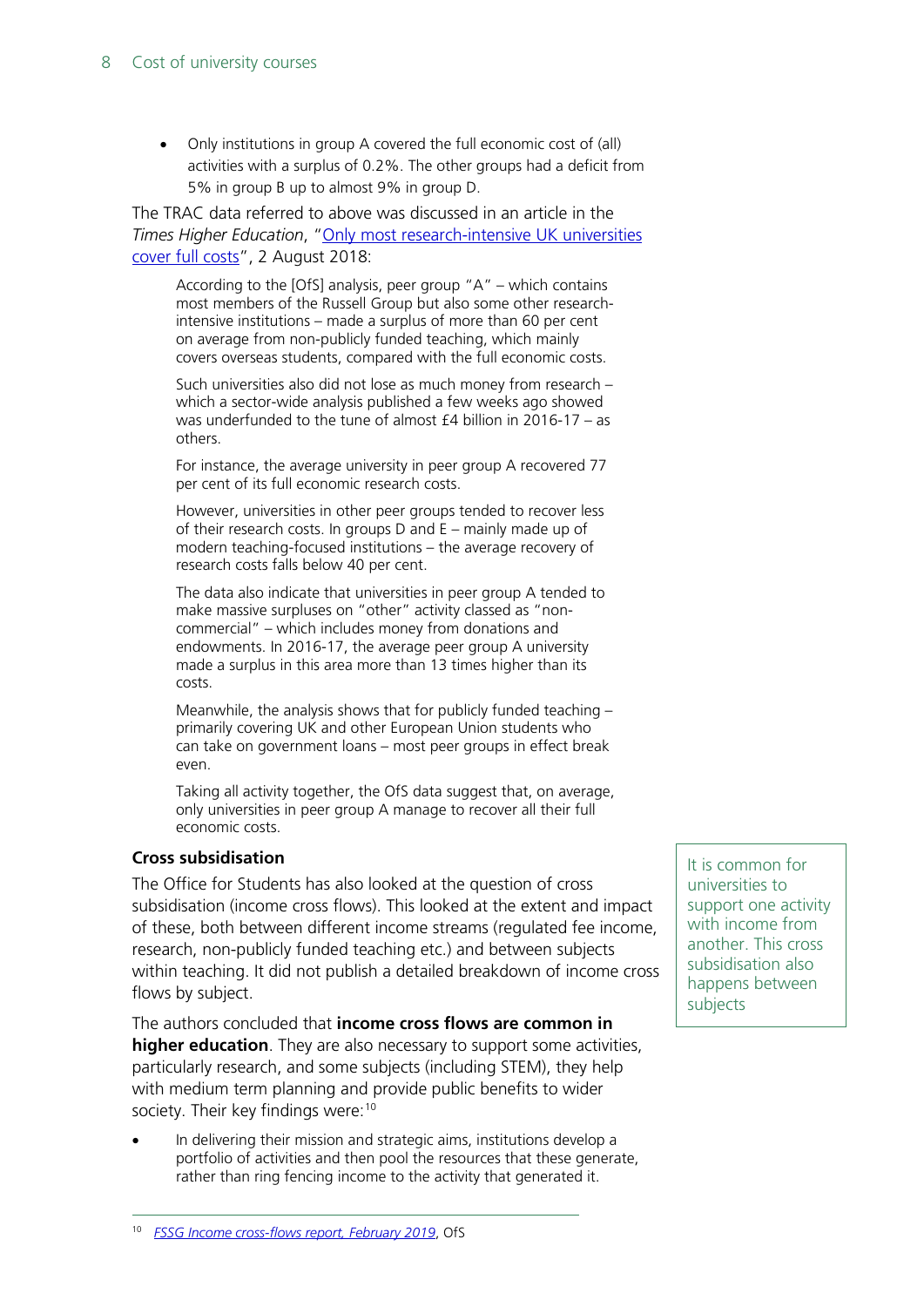- If restrictions were introduced to limit the pooling of income this could have distinct consequences, some of which are unpredictable for individual universities, and some might damage the global standing of UK universities.
- Public benefits (financial and non-financial) arise from cross-flows, because a plethora of activities are pursued that deliver benefit to local communities and wider society.
- Income cross-flows exist within and between activities, for example in Teaching between subjects and Research between different funders, as well as between different activities, for example funding Research from Non-Publicly Funded Teaching income.
- Publicly-Funded Teaching activity has consistently recovered around 100% of the full economic cost up to 2014-15, but some subjects do not recover the full costs and are supported by income generated from other activities or subjects.
- Institutions have continued to deliver Science, Technology, Engineering and Mathematics (STEM) based subjects in support of government priorities, even though the government's targeted funding in these areas is not sufficient to cover the full costs.
- Non-Publicly Funded Teaching [mainly overseas student fees] recovers more than 100% of the Full Economic Cost (fEC) in most institutions, but only represents 14.3% of the total activity of the sector (£4,617m). The surplus it generates is insufficient to meet the shortfall on activities that recover less than 100% of the fEC
- Research activity has consistently recovered less than 100% of the full economic cost, and there is a cross-flow of income from Non-Publicly Funded Teaching and Other activities to Research to enable its sustainability.

Professor Madeleine Atkins the ex-Chief Executive of the Higher Education Funding Council for England gave evidence to a House of Lords committee in which she said that tuition fee funding for classroom based courses was not being used to subsidise other courses:

The first point is that no vast profits are being made anywhere on UK and EU undergraduate fees. There is a sense sometimes in the media that classroom-based subjects are overpriced at £9,250, and that a considerable surplus must be being made there, which is then directed to higher-cost courses. Our analysis suggests that that is not the case. Indeed, any surplus on classroom-based courses is eroding fast, due to inflation and other things. The main cross-subsidy at the moment is from international student fees, not from home and EU fees.

[…]

On our analysis the high cost subjects at undergraduate level are all running at a deficit.<sup>[11](#page-8-0)</sup>

<span id="page-8-0"></span> <sup>11</sup> House of Lords Select Committee on Economic Affairs. Corrected oral evidence: *[The](http://data.parliament.uk/writtenevidence/committeeevidence.svc/evidencedocument/economic-affairs-committee/the-economics-of-higher-further-and-technical-education/oral/73498.html)  [Economics of Higher, Further and Technical Educatio](http://data.parliament.uk/writtenevidence/committeeevidence.svc/evidencedocument/economic-affairs-committee/the-economics-of-higher-further-and-technical-education/oral/73498.html)*n, 7 November 2017 Q.41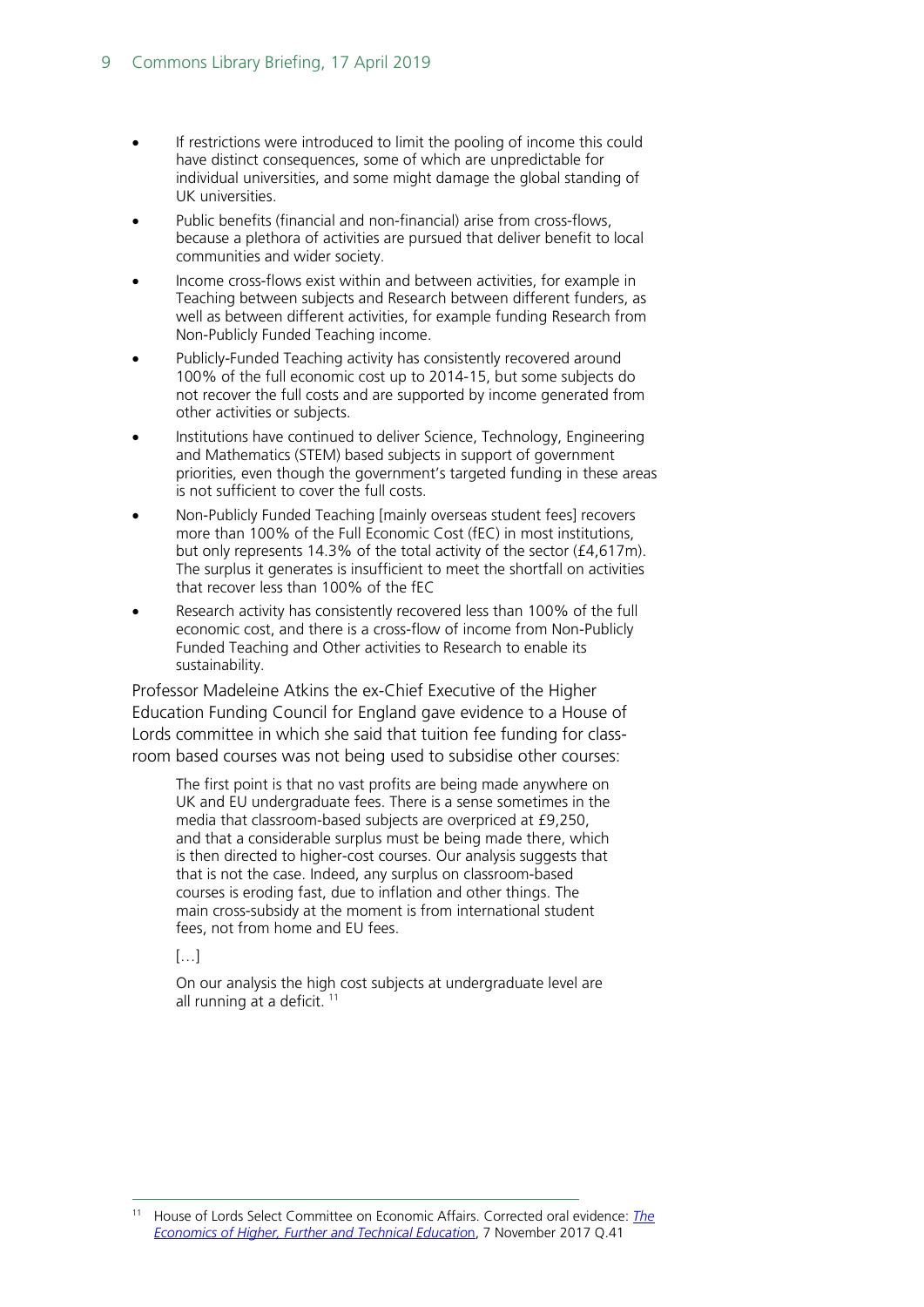## <span id="page-9-0"></span>3. How much do courses cost?

While the tuition fee income of universities varies very little between subjects, the **costs of providing these courses varies considerably**. Some allocations from the funding council are aimed at reflecting these costs in the funding for '**high cost subjects'**. This is effectively top-up funding to bring the 'standard' level of fee income per student up to a level closer to the cost of providing these courses.

Higher education funding in England is allocated by the Office for Students (OfS). To calculate each university's high cost subjects allocation the OfS uses a formula which bands subjects into four price groups:

**Price group A.** The clinical years of study for medicine, dentistry and veterinary science.

- **Price group B.** Laboratory-based science, engineering and technology subjects and pre-registration courses in midwifery and certain other allied health professions.
- **Price group C1.** Intermediate-cost subjects of archaeology; design and creative arts; information technology, systems sciences and computer software engineering; media studies; and pre-registration courses in nursing.

**Price group C2.** Other intermediate-cost subjects with a laboratory, studio or fieldwork element, such as geography, mathematics, languages or psychology and students on placement years of sandwich courses.

**Price group D.** Classroom-based subjects such as humanities, business or social sciences.

From 2012/13 the former funding council stopped funding new students on courses in groups C1 and D (so-called 'arts and humanities'). 2018/19 funding rates per student for the remaining courses are:[12](#page-9-1)

| $A$ :  | £10,100.00 |
|--------|------------|
| B:     | £1,515.00  |
| $C1$ : | £252.50    |

These rates are simply multiplied by the full-time equivalent student numbers by price band at each institution to give its total allocation.

Total funding for **high costs subjects in England is £681 million in 2018/19** out of the **total recurrent funding for teaching of £1.23 billion**. Some other elements of funding are also aimed at covering the varying costs of different subjects or institutions including funding for 'very high cost' science and maths courses, some health courses, part-time courses and intensive/accelerated provision.<sup>[13](#page-9-2)</sup>

In 2018/19 the OfS funding assumes that 42% of full-time equivalent students will be on a high cost subject. Around 40% of high cost funding will follow students in price group A, just over 50% will follow those in group B and 10% group C1.<sup>[14](#page-9-3)</sup>

 <sup>12</sup> Office for Students, ['Guide to funding 2018-19'](https://www.officeforstudents.org.uk/publications/guide-to-funding-2018-19/)

<span id="page-9-3"></span><span id="page-9-2"></span><span id="page-9-1"></span><sup>13</sup> *ibid.*

<sup>&</sup>lt;sup>14</sup> Office for Students[, 2018-19 Sector Tables](https://www.officeforstudents.org.uk/advice-and-guidance/funding-for-providers/annual-funding/technical-guidance-and-funding-data/)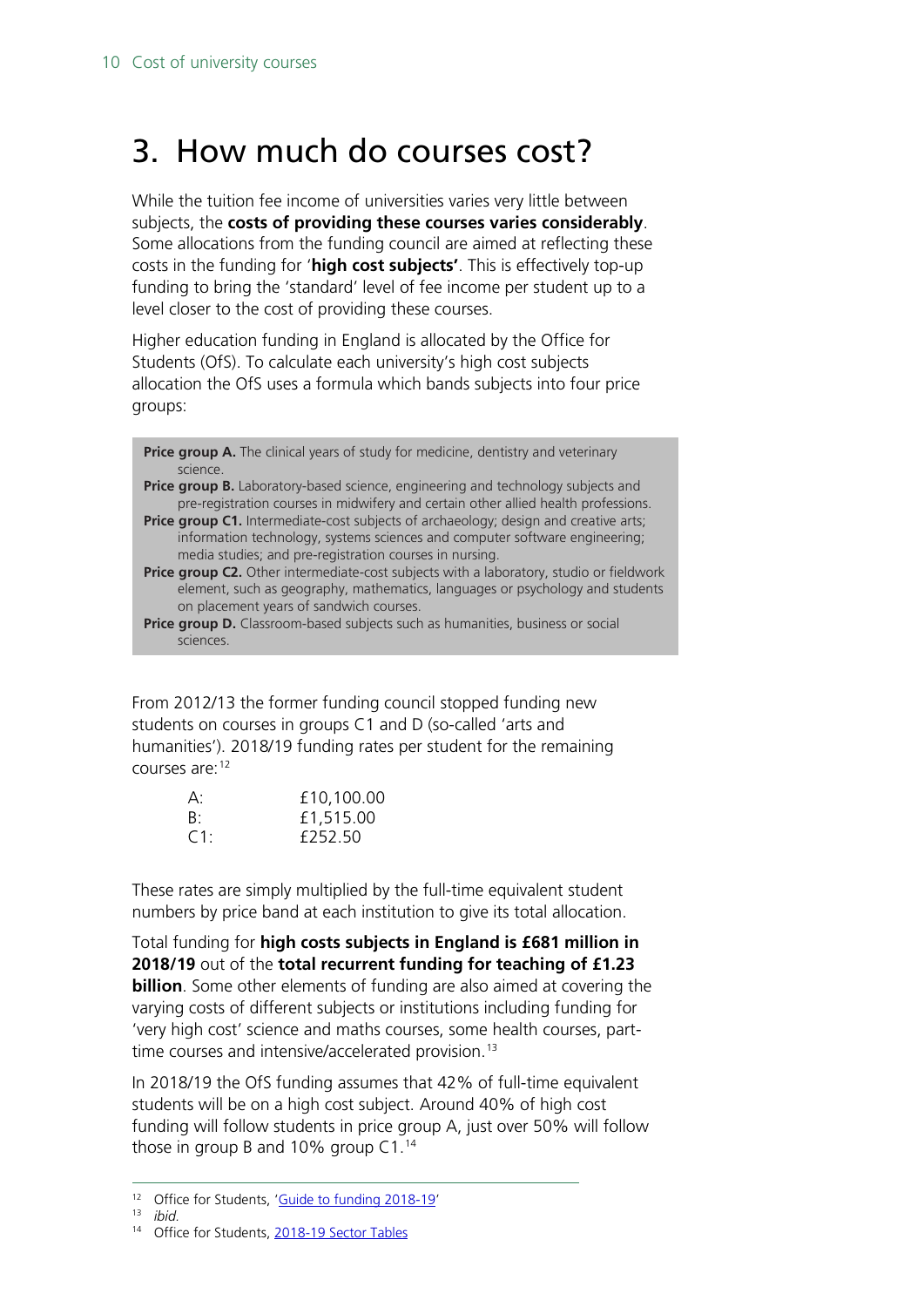These different funding rates are based on 2012-13 analysis of TRAC for teaching data. This linked the costs of teaching to student numbers at a subject level. The resulting costs per student data were used to organise subjects into the price groups shown above. There was some variation in costs per student *within* each group as well as *between* groups. So, for instance, some subjects at the top of their price group had average costs which were little different than those at the bottom of the next price group. [15](#page-10-2)

### <span id="page-10-0"></span>3.1 Costs to the public sector

The Institute for Fiscal Studies has published estimates of the costs to the public sector of different undergraduate subjects.<sup>[16](#page-10-3)</sup> This is estimated from direct funding for high cost subjects (as set out above) plus the subsidy element of fee loans for each subject.<sup>[17](#page-10-4)</sup> Most of the public support for these courses is through student loans for fees which do not vary by subject (see section 2 above). So **much of the variation between subjects reflects different levels of expected loan repayments**. Subjects where graduates **typically earn less are more expensive to the public sector as loan repayments are smaller** and hence the subsidy element of loans is greater.

They estimated the **average cost for the 2017 cohort at around £29,000**. The large majority of this was in unrepaid loans. **Economics had the lowest average cost at £11,000**. This subject has no teaching grant and graduates have relatively high earnings, so loan costs are low. The **most expensive subjects were agriculture/veterinary science (£55,000), medicine (£45,000) and creative arts (£37,000**). Here medicine is an outlier as around threequarters of the costs to the public sector are teaching grants. Loan costs are relatively small because graduates earn above average. In contrast nearly all the costs for creative arts estimate were loan costs as graduates from these subjects have relatively low earnings.

## <span id="page-10-1"></span>3.2 Differentiation in fees

When the fee cap was raised to £9,000 in 2012 it was anticipated that universities would only charge the highest amount in '**exceptional cases'** and that **a market would develop in fees**. However this did not occur and a report by the Institute for Fiscal Studies found that in 2016, all but three of the top 90 institutions charged fees of £9,000 per year for all of their courses. [18](#page-10-5)

When the review of post-18 education and funding was announced Damian Hinds, the Education Secretary raised the issue of differentiated fees:

<span id="page-10-3"></span><span id="page-10-2"></span><sup>15</sup> HEFCE, [High cost subjects analysis using TRAC\(T\) data: detailed commentary](http://www.hefce.ac.uk/media/hefce/content/data/2012/TRACThighcost/TRAC_methodology_for_high-costs_subjects.doc)

<sup>16</sup> IFS *[Where is the money going? Estimating the government cost of different](https://www.ifs.org.uk/publications/13944)  [university degrees,](https://www.ifs.org.uk/publications/13944)* March 2019

<span id="page-10-4"></span><sup>&</sup>lt;sup>17</sup> Tuition fee face value less the present value of the amount forecast to be repaid

<span id="page-10-5"></span><sup>&</sup>lt;sup>18</sup> IFS, *[Higher Education funding in England: past, present and options for the future](https://www.ifs.org.uk/uploads/BN211.pdf)*, July 2017 p5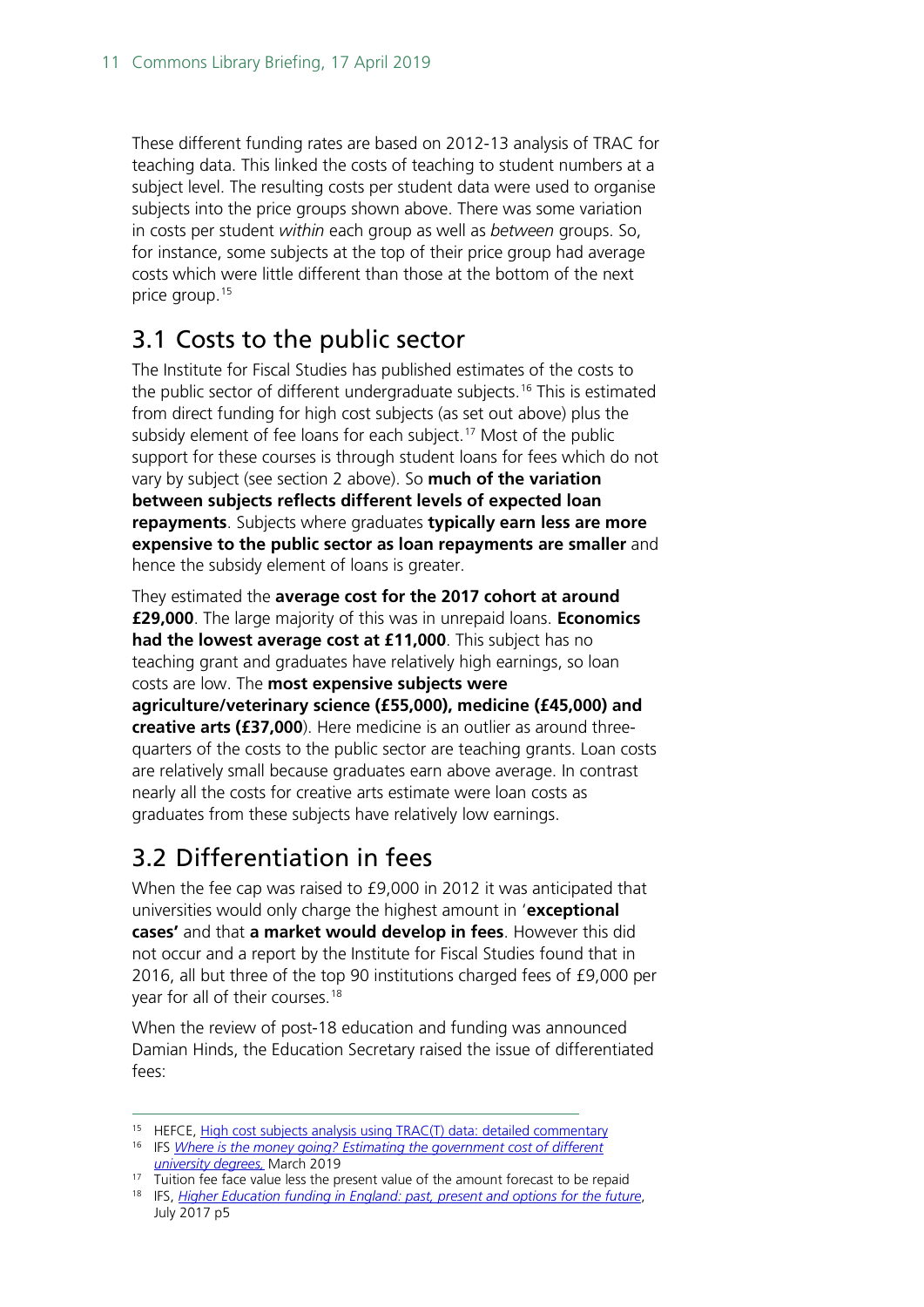However, with a system where almost all institutions are charging the same price for courses – when some clearly cost more than others and some have higher returns to the student than others – it is right that we ask questions about choice and value for money. [19](#page-11-0)

Universities UK's submission to the review discussed the low variability in fees and said that there was "little variation in undergraduate fee levels as universities price to cover losses incurred in some subjects" – the submission also expressed concern about the impact of increasing fee variation on social mobility:

Mechanisms can be used to induce greater variation in fee levels (for example by cost of subject or by level of graduate earnings). This poses many practical difficulties and risks:

- The system could become more difficult to understand and distort the decision making of prospective students. Students from more disadvantaged backgrounds or those concerned about future debt levels may choose cheaper courses of study to the detriment of achieving their potential. In Australia, the share of males from a low socioeconomic background declined by 38% in the most expensive courses following the introduction of differential charges.
- Linking fee levels to course costs would require significant increases in either fees or government grant funding for higher cost subjects, or it would not be financially viable for institutions to continue providing these subjects in the numbers needed to meet student and employer demand.
- Linking fee levels to graduate earnings would not be a significant improvement on the current system, which already links graduate earnings to the total amount of loan repayments. It could also have the added disadvantage of increasing demand for areas with lower fees and lower salary outcomes, with knock-on effects for the UK's supply of skills.[20](#page-11-1)

<span id="page-11-0"></span><sup>&</sup>lt;sup>19</sup> GOV.UK, ["Prime Minister launches major review of post-18 education"](https://www.gov.uk/government/news/prime-minister-launches-major-review-of-post-18-education), 16 February 2018

<span id="page-11-1"></span><sup>20</sup> Universities UK *[Response to the review of post-18 education and funding call for](https://www.universitiesuk.ac.uk/policy-and-analysis/reports/Documents/2018/uuk-response-post-18-review-call-evidence.pdf)  [evidence](https://www.universitiesuk.ac.uk/policy-and-analysis/reports/Documents/2018/uuk-response-post-18-review-call-evidence.pdf)*, p11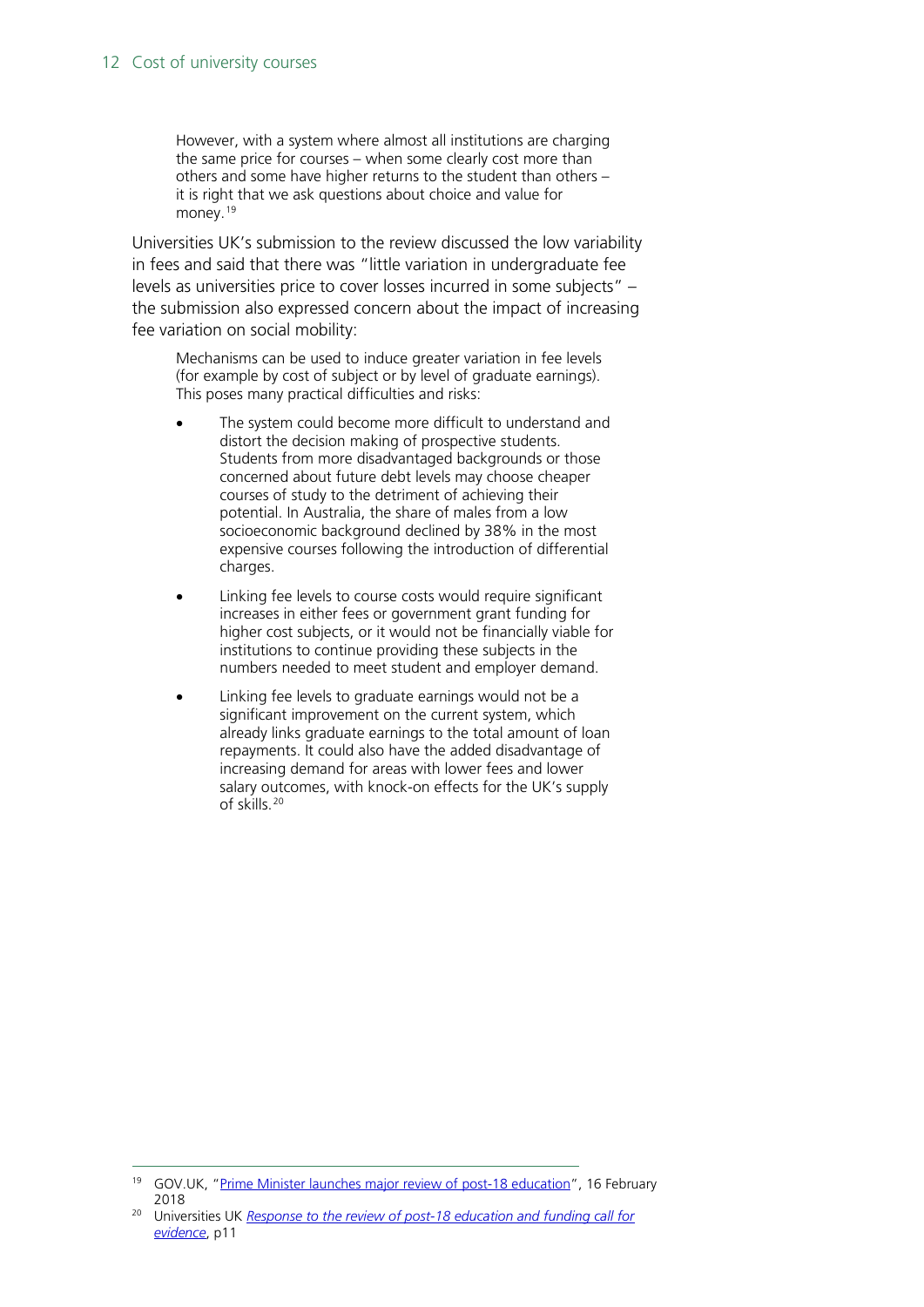## <span id="page-12-0"></span>4. Tuition fee debate

The level of tuition fees in England is the subject of much debate. In July 2017 the Institute for Fiscal Studies (IFS) published a briefing *[Higher](https://www.ifs.org.uk/publications/9334)  [Education funding in England: past, present and options for the future](https://www.ifs.org.uk/publications/9334)*, which stated that English graduates have the "**highest student debts in the developed world**" due to the combination of high fees and large maintenance loans. Much of the recent debate around the cost of higher education has been on whether students are receiving value for money and on whether the reforms have achieved a market in higher education.

### <span id="page-12-1"></span>4.1 Value for money

The Higher Education Policy Institute's *[2018 Student Academic](https://www.heacademy.ac.uk/system/files/hub/download/Student%20Academic%20Experience%20Survey%20report%202018_0.pdf)  [Experience Survey](https://www.heacademy.ac.uk/system/files/hub/download/Student%20Academic%20Experience%20Survey%20report%202018_0.pdf)*, stated that from 2012 to 2017 there was a constant decline in the number of students stating that they felt their higher education represented good value for money. In 2018 however the number of students who said that their course was good value for money increased by 3% to 38%. – but there was still **a significant proportion of students (32%) who said that their course was poor, or very poor value for money**. The survey further showed that students perceptions of value for money varied across institutions and across subjects – with students at Russell Group universities and on medical degrees showing the highest levels of satisfaction.

To address these concerns the OfS has, as part of its remit, a duty to secure value for money and to promote competition in the student interest.

## <span id="page-12-2"></span>4.2 Higher education market

It was hoped that raising the cap on fees to £9,000 in 2012 would create a competitive market in fees and that this would potential drive fees to an average of £7,500 per year. [21](#page-12-3) This has not occurred and a report by the National Audit Office (NAO) *[The higher education market](https://www.nao.org.uk/wp-content/uploads/2017/12/The-higher-education-market.pdf)*, has commented that "**there is no meaningful price competition in the higher education sector**".

The NAO report suggests that a market has not developed in fees because low cost in higher education tends to be equated with low quality so providers are incentivised to charge the maximum.

Universities UK's submission to the post-18 review said that it was not financially viable for universities to compete on price, but said that they competed in other ways:

There are a wide range of ways that competition takes place in the domestic higher education market other than on price. It is in an institution's best interest to make cost and efficiency savings. Universities across the UK reported making £1.4 billion of efficiencies in 2015, with more than £1 billion delivered in England over the previous three years.47 Institutions compete for

<span id="page-12-3"></span>21 National Audit Office (NAO) *[The higher education market](https://www.nao.org.uk/wp-content/uploads/2017/12/The-higher-education-market.pdf)*, 8 December 2017 p29

"Greater transparency on how education providers compete and cover their costs is needed"

Universities UK *[Response to the](https://www.universitiesuk.ac.uk/policy-and-analysis/reports/Documents/2018/uuk-response-post-18-review-call-evidence.pdf)  [review of post-18](https://www.universitiesuk.ac.uk/policy-and-analysis/reports/Documents/2018/uuk-response-post-18-review-call-evidence.pdf)  [education and](https://www.universitiesuk.ac.uk/policy-and-analysis/reports/Documents/2018/uuk-response-post-18-review-call-evidence.pdf)  [funding call for](https://www.universitiesuk.ac.uk/policy-and-analysis/reports/Documents/2018/uuk-response-post-18-review-call-evidence.pdf)  [evidence](https://www.universitiesuk.ac.uk/policy-and-analysis/reports/Documents/2018/uuk-response-post-18-review-call-evidence.pdf)*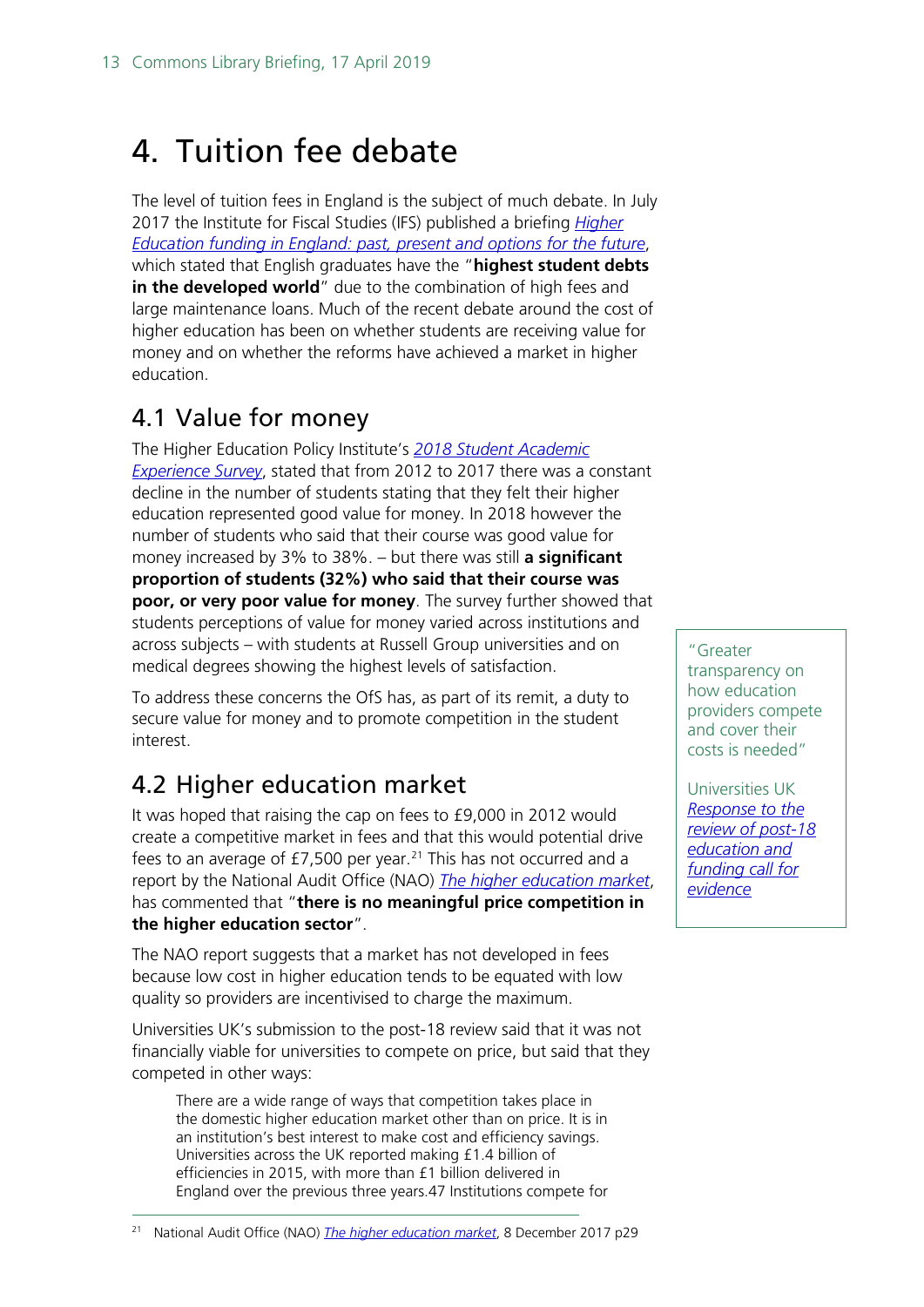#### 14 Cost of university courses

students through developing their own unique course offerings, high-quality teaching and learning facilities, and investing in career services to achieve high employability outcomes for graduates. Initial evidence collected by Universities UK's flexible learning project shows that over the past five years, there have been significant changes to the course offerings of institutions – including more online courses, greater tailoring of courses to employer needs, and shifts to shorter, and more intensive, courses.[22](#page-13-0)

<span id="page-13-0"></span> <sup>22</sup> Universities UK *[Response to the review of post-18 education and funding call for](https://www.universitiesuk.ac.uk/policy-and-analysis/reports/Documents/2018/uuk-response-post-18-review-call-evidence.pdf)  [evidence](https://www.universitiesuk.ac.uk/policy-and-analysis/reports/Documents/2018/uuk-response-post-18-review-call-evidence.pdf)*,p12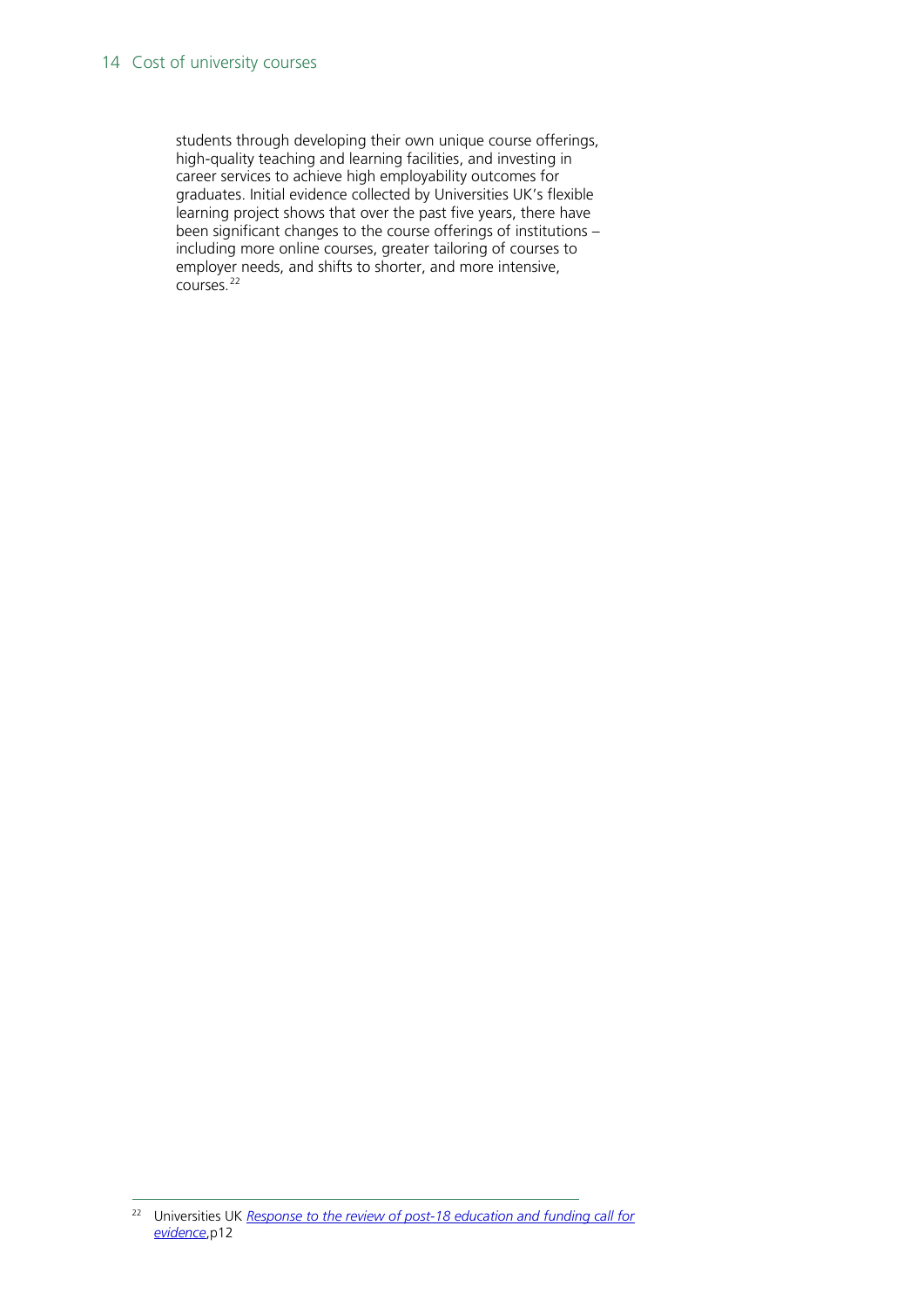## <span id="page-14-0"></span>5. Use of increased fee income

The NAO report *The higher education market*, stated that between 2011/12 and 2015/16 **capital investment in English increased from £2.35 bn to £3.8 bn**.<sup>[23](#page-14-1)</sup> This fee income has been used by institutions to **improve facilities such as academic buildings, libraries and accommodation**.

In November 2016 Universities UK published a webpage, [What do](https://www.universitiesuk.ac.uk/blog/Pages/what-do-universities-spend-their-money-on.aspx)  [universities spend their money on?](https://www.universitiesuk.ac.uk/blog/Pages/what-do-universities-spend-their-money-on.aspx) which explained how fee income was being used:

Here are five areas on which universities spend money to ensure that all students get the best from their time in higher education.

1.The £14.4 billion spent by universities in 2014–15 on **teaching and research** within academic departments covers not just the cost of employing academic staff but also support and administrative staff, and the costs of designing courses, assessment, lecturers' research projects, and out-of-hours and one-to-one support.

2.In 2014–15 universities spent £1.34 billion on running the **student accommodation** they own.

3.In the same period universities spent £630 million running 390 **libraries**. At 94 of 130 universities, libraries are open 24/7 for all or some of the year.

4.Universities between them spent £833.8 million on **scholarships and bursaries** to support students in need of financial help to be able to go to (and stay at) university.

5.There are a whole host of other **services for students** that universities need to fund: in 2014–15 universities spent a total of £871 million on careers services, students' unions and societies, counselling and health services, sports facilities, accommodation offices, crèches, and transport for students and staff around campus.

Universities UK's submission to the post-18 education review also discussed how institutions use their fee income:

The average costs of providing undergraduate courses vary from £7,500 (humanities and social studies) up to £22,000 (veterinary science). There are also additional costs in providing a worldrenowned student experience and catering for the needs of a diverse range of students. These include, but are not limited to, support services for those in need of financial help, disabled students and for counselling and health services. Institutions fund these costs through fee income (up to a maximum of £9,250) and government grants for higher cost subjects. Even with government grants, on average, institutions make a loss of £2,000 or more on some higher cost subjects, and fees cannot rise on these subjects to recover the loss. To break even institutions charge more than the cost for lower cost subjects. Small and

<span id="page-14-1"></span> <sup>23</sup> National Audit Office (NAO) *[The higher education market](https://www.nao.org.uk/wp-content/uploads/2017/12/The-higher-education-market.pdf)*, 8 December 2017, figure 9 p31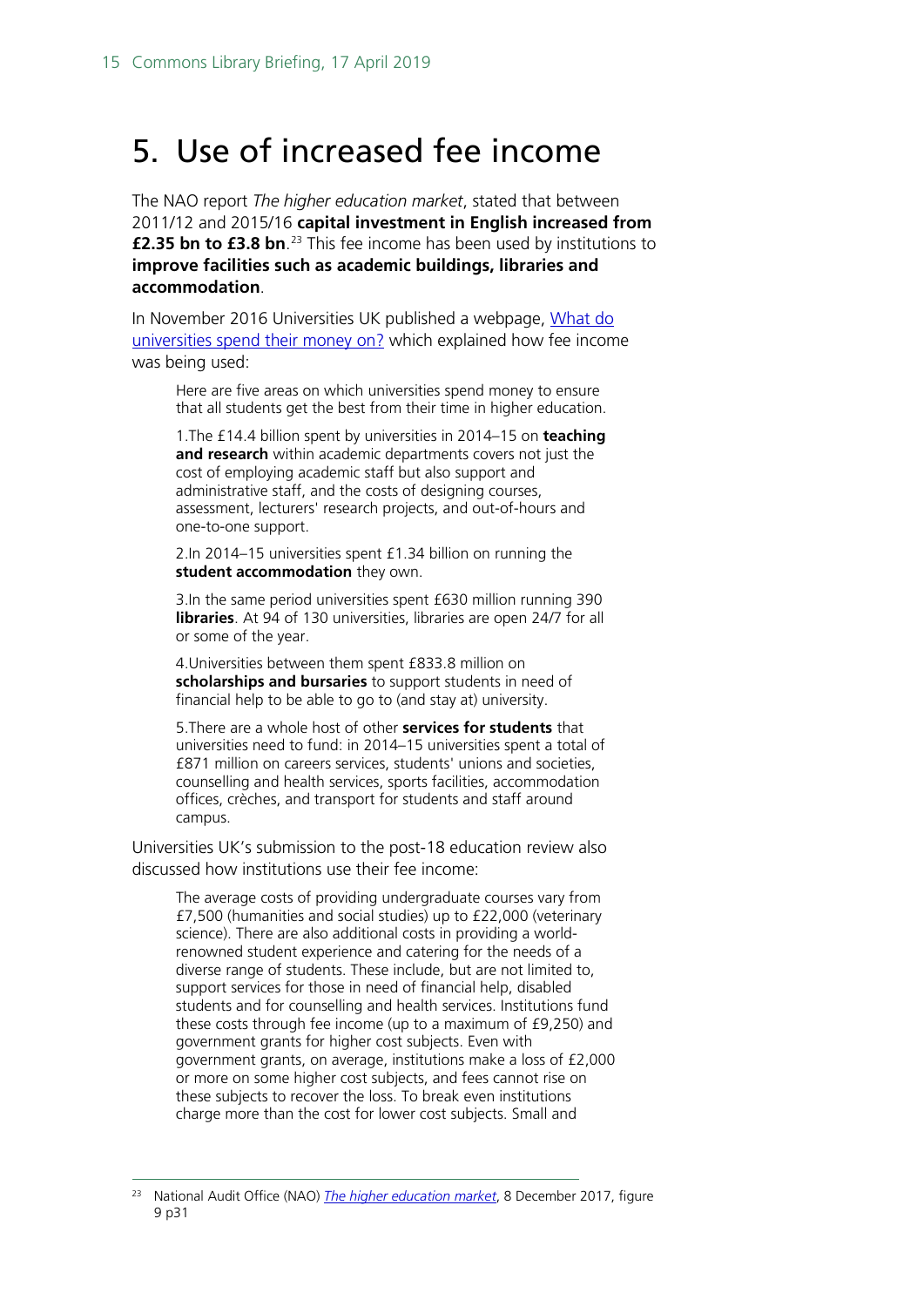specialist institutions have differing cost bases and face their own specific issues.<sup>[24](#page-15-0)</sup>

#### The NAO report however stated that **universities are spending more on marketing and advertising**:

Most providers we spoke to were focusing increasingly on marketing and advertising since student number caps were removed. For example, one provider had tripled the size of its marketing team, while another was planning a £400,000 summer advertising campaign in the run- up to  $A$ - level results.<sup>[25](#page-15-1)</sup>

A number or universities include information on how they spend their fees on their websites, for example: University of Bath - How we spend [tuition fees,](https://www.bath.ac.uk/students/finance/tuition-fees/how-we-spend/index.html) University of Southampton - [Where your tuition fees go,](https://www.southampton.ac.uk/uni-life/fees-funding/where-your-tuition-fees-go.page) London School of Economics - [How we spend tuition fees.](https://info.lse.ac.uk/staff/divisions/Finance-Division/Fees-Income-and-Credit-Control/How-are-your-tuition-fees-spent)

Since 2018 higher education providers which are registered by the Office for Students have had to comply with provisions in a Regulatory [Framework;](https://www.officeforstudents.org.uk/media/1406/ofs2018_01.pdf) one specific regulatory condition on management and governance states that providers **must publish information on the way that they use their income**:

Regular publication of clear information about its arrangements for securing value for money including, in a value for money statement, data about the sources of its income and the way that its income is used.<sup>[26](#page-15-2)</sup>

A report by the Higher Education Policy Institute (HEPI) in November 2018, *[Where do student fees really go? Following the pound](https://www.hepi.ac.uk/wp-content/uploads/2018/11/Following-the-pound-1.pdf)*, looked at how higher education providers used their income from tuition fees. The report stated that **less than half of tuition fee income was spent on teaching**:

only between 40% and 45% of students' fees end up being spent on the direct costs of providing education. Despite the heterogeneity of the higher education sector, this appears to be a fairly stable figure across a range of institutions. (p20)

The rest goes on a mix of other academic purposes (like buildings, IT and library provision) and non-academic uses (like administrative costs, mental health support and maintaining institutional reputation). (p7)

The report argued that more transparency was needed over the use of fee income.

"direct teaching and research costs tend to amount to between **40% and 45% of the fee income, or under £4,000** per student. But much of the rest is **also spent on student-facing priorities**. The inclusion of teaching buildings, IT and library facilities can take the total closer to **two-thirds of fee income**"

HEPI report 2018 p37

<span id="page-15-0"></span> <sup>24</sup> Universities UK *[Response to the review of post-18 education and funding call for](https://www.universitiesuk.ac.uk/policy-and-analysis/reports/Documents/2018/uuk-response-post-18-review-call-evidence.pdf)  [evidence](https://www.universitiesuk.ac.uk/policy-and-analysis/reports/Documents/2018/uuk-response-post-18-review-call-evidence.pdf)*, p10

<span id="page-15-1"></span><sup>25</sup> *Ibid* para 3.9

<span id="page-15-2"></span><sup>26</sup> Office for Students, *[Securing student success: Regulatory framework for higher](https://www.officeforstudents.org.uk/media/1406/ofs2018_01.pdf)  [education in England](https://www.officeforstudents.org.uk/media/1406/ofs2018_01.pdf)*, February 2018 p133 para 444 aii